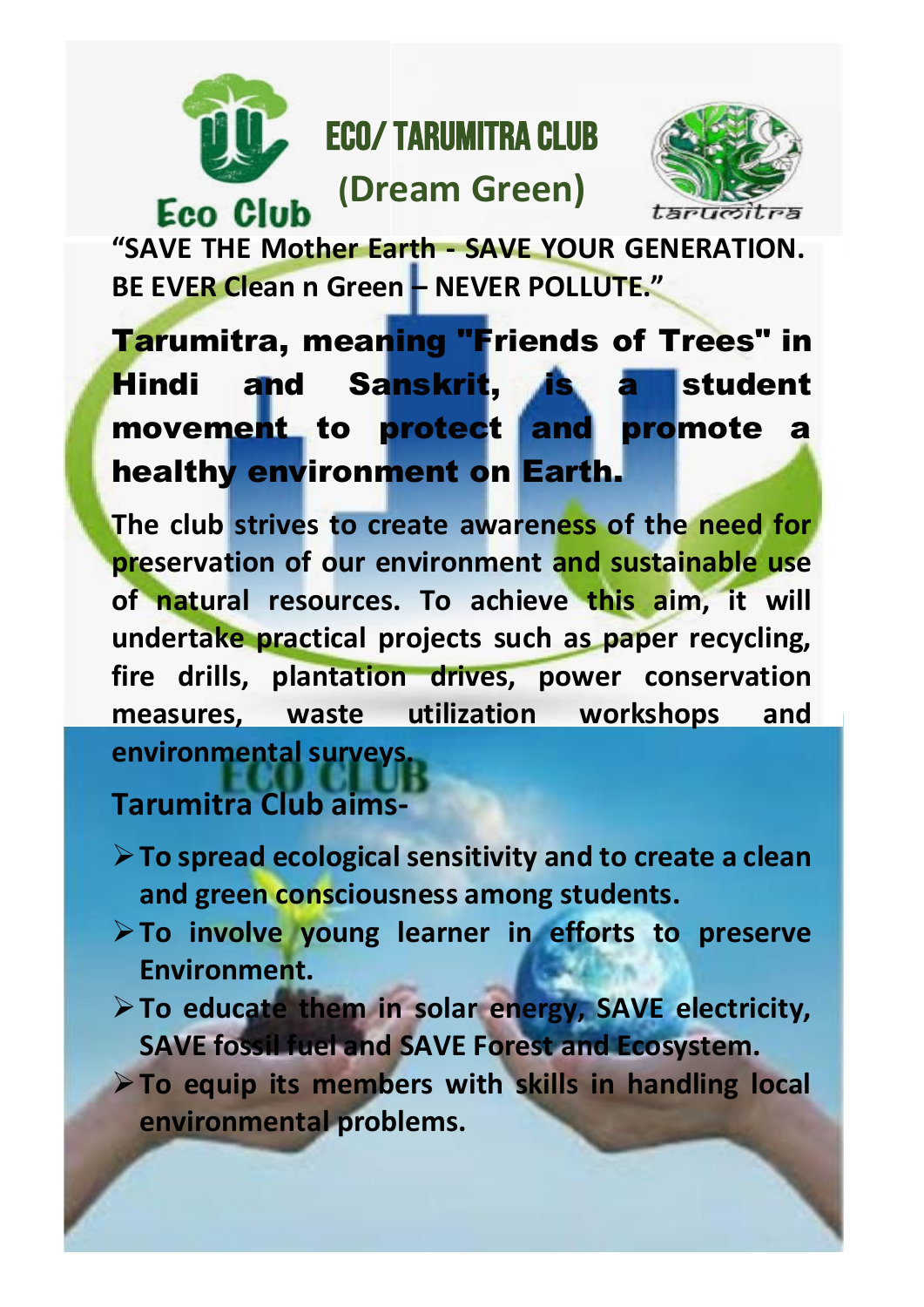➢**To organize campaigns for the preservation of biodiversity.**

➢**To promote Kitchen Garden, Segregation of waste material into Bio degradable and Non-biodegradable and Recycle material.**

➢**To impart knowledge of Rain Harvesting and its importance, save Water, Minimizing Pollution etc.**

➢**To promote 3R (Reduce ,Reuse and Recycle)**

➢**To do Afforestation and adopt one tree.**

**Year Plan:**

**Moderators :**

**ECO CLUB** 

Events **Date/Month 1)Earth Day 22 April 2)World Environment Day (WED) 05 June 3)International Day for Biological Diversity 22 May 4)Tree Plantation 01 July 5) World Population Day<br>6) World Ozone Day deter Company 16 September 6) World Ozone Day 7) National Wildlife Week 2-8 October 8) Visit to Rice Research Center 1st November 9) Visit to KrishiVigyanKendrya November 10) Visit to National Park, Zoological Garden - January**

> **Mr. Anil Kumar Singh Mrs. Ruby Hazra Mr. Pranav Kumar Pathak Mrs. Vidya Km. Yadav**

> > **Club**

Environment, **Conservation,** and Outreach